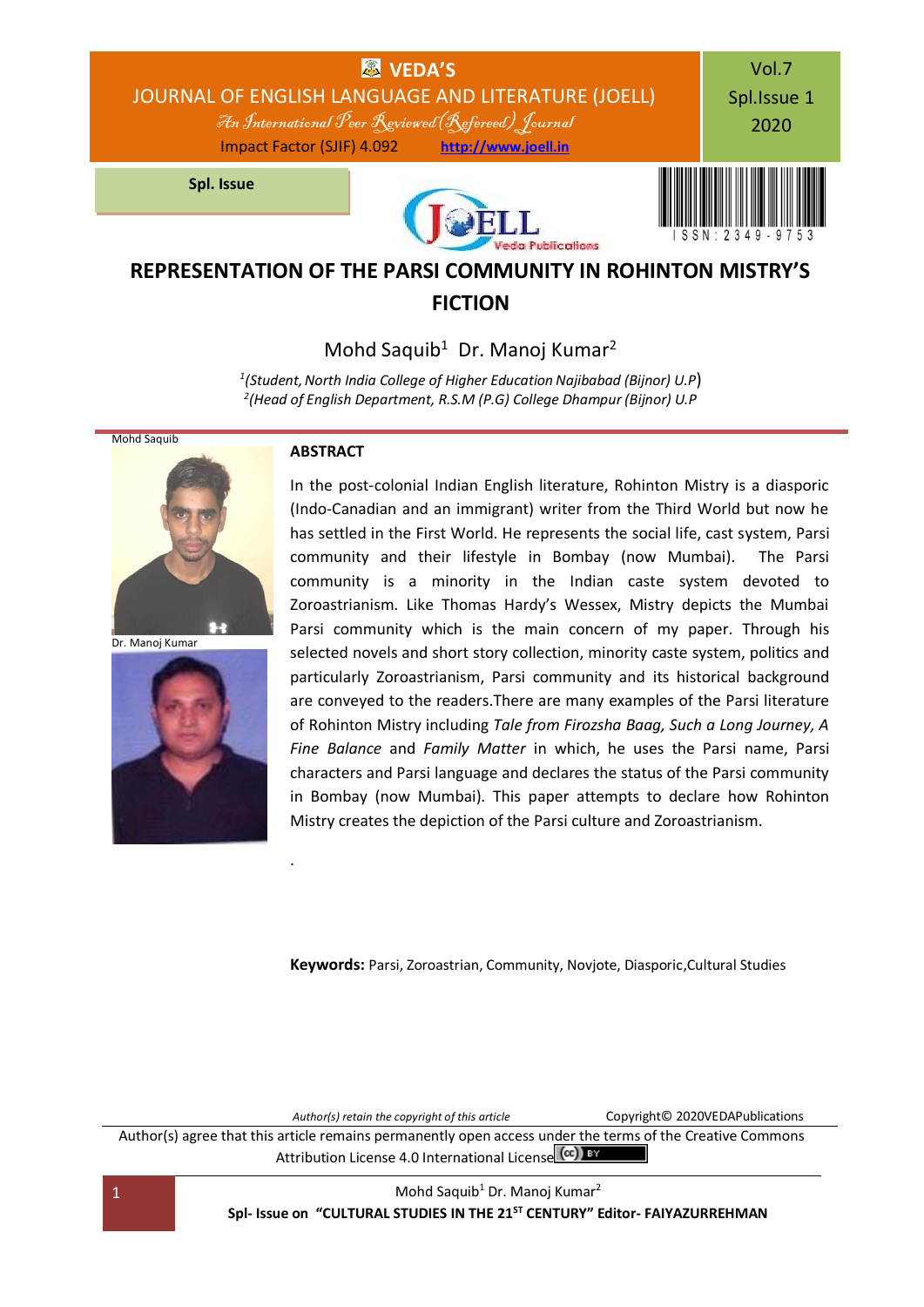### **INTRODUCTION**

Before 3500 years, Indian literature was the oldest literature in the world. The Vedas (the Ramayana and the Mahabharata) were written in that period. Today, Indian English literature is a distinguished contribution to English literature and has attained an independent status of Indian English literature. While, Indian English literature continues to reflect on the culture, tradition, social values of India as well as, Indian history and depiction of Indian life, English writing in India begins with the work of Michael Madhusudan Dutt followed by R K Narayan, Mulkraj Anand and Raja Rao and other who contributed significantly for the growth of Indian English literature. But it was Bikram Chandra Chatterjee who wrote the first novel *Raj Mohan's Wife*. There are many diasporic writers such as V S Napoleon, Anita Desai, Kiran Desai, Salman Rushdie etc.

Before 2000 years, the Parsi community immigrated into India from Iran because they were illtreated in their homeland. The Parsi people's contribution is glorious to the Indian economy, polity and society, represented themselves as a model community and religious community and rich society as well. In Parsi Literature, there are many Parsi authors including Bapsi Sidhwa, Farrukh Dhondy, Dina Mehta and Boman Desai who belong to various countries namely India, Pakistan, England, United States and depict the culture and religion of Parsi community in their works. Rohinton Mistry is one of them and the best known as the foremost diasporic (Indo-Canadian) writer in the post-colonial India. He belongs to a middle-class Parsi family and grew up and brought up in Mumbai (Bombay) and immigrated to Canada at the age of thirty. His fiction is not only associated with the experience of a diasporic writer but also associated with the Parsi community and Zoroastrian minority. Rohinton Mistry, as a minority writer, becomes the voice of the mute minority and awakenes the loss of chronicle sense of his community. Rohinton Mistry uses the Parsi characters with a glorious past and dismal future and describes the various facts of Indian social and economic conditions of the Parsi community, their

culture and religious life and also their contribution to society, economy and politics in India.

In his fiction, Rohinton Mistry reflects on the Parsi life and the Parsi culture and social issues and raises various matters in his fiction such as politics, the Parsi life, urbanism, inequality, caste system, communalism and minority issues. In the postindependent era, Mistry is one of the most powerful evocative voices talking about the reality of the socio-political and cultural conditions of India. In an interview with Ali Lakhani, Rohinton Mistry comments:

> "Well, I suppose it does work in that way. In a sense this novel, will, when the Parsi has disappeared from the face of the earth, will preserve a record of how they fared, to sum extant."<sup>1</sup>

Rohinton Mistry is one of the most important postcolonial immigrant writers and third-world writers. He is a good observer of the contemporary fiction in the post-independence era. His main objective is to throw significant light on the Paris families in Bombay/Mumbai with a detailed analysis of their culture, tradition, customs, and lifestyle. In the words of Mamta Pattarkine--"Rohinton Mistry, the diasporic writer has painted the picture of postindependence India in his colour combinationsrealistic, diasporic and post-colonial being a few among them-------Mistry highlights themes like politics, the overall Indian economic disparity, the alienation of the marginalized communities and cultures."<sup>2</sup>

In 1987, Mistry published his short stories collection *Tale from Firozsha Baag* and in the USA, it was published with another title *Lesson and Other Stories from Firozsha Baag.* It contains 11 stories which show the real aspects of Parsi community such as Parsi tradition, social practices, nostalgic

2 Mohd Saquib<sup>1</sup> Dr. Manoj Kumar<sup>2</sup>

**.** 

 $^{\rm l}$  Lakhani, Ali. 'The Long Journey of Rohinton Mistry', Interview at the Vancouver International Writer's Festival, publication details not available.

<sup>2</sup>Pattarkine, Mamta. "Researchiing Rohinton Mistry: A Perfect Blend of Facts and Fiction" Chennai.2019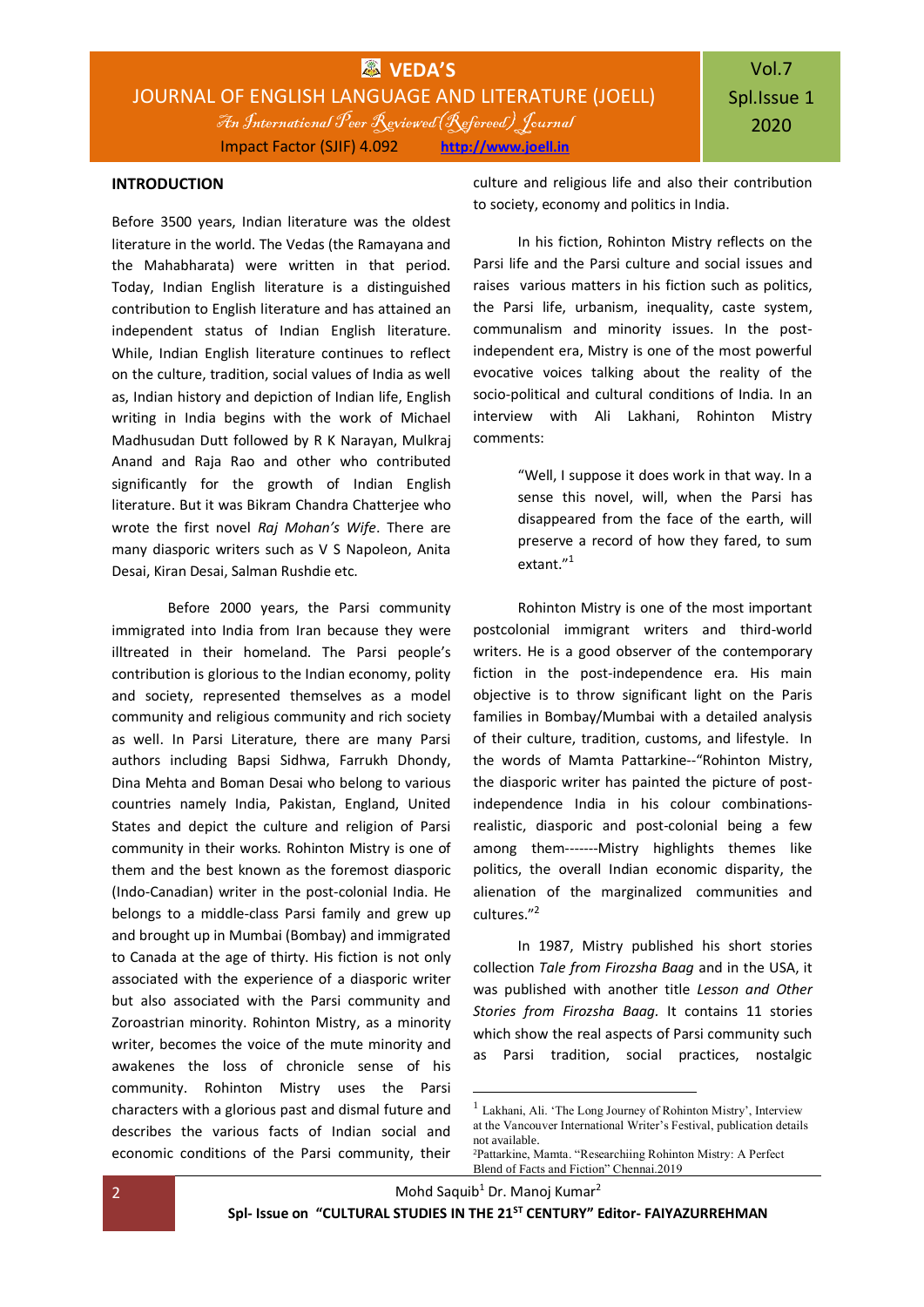## **WEDA'S** JOURNAL OF ENGLISH LANGUAGE AND LITERATURE (JOELL) An International Peer Reviewed(Refereed) Journal Impact Factor (SJIF) 4.092 **[http://www.joell.in](http://www.joell.in/)**

# Vol.7 Spl.Issue 1 2020

experiences, differences, as well as trust, the issues of the old and the young, dilemma arising out of the migration and about the residents of Firozsha Baag, a Parsi dominated apartment.

The first story 'The Auspicious Occasion' is an ironic portrayal of the Parsi way of living that negotiates about the customs and traditions. The protagonist Rustomji, (much younger) his wife Mehroo is preparing to go to the Fire-Temple on the day '*Behram Roja'* but it is not a fine day for Rustomji because he passes his toilet into his pant. His wife, Mehroo, who would not let this thing dampen her favourite special day, dutifully makes all the observances and even takes steps to get the plumbing fixed; she then goes by bus to the Fire-Temple- only to find a murder has occurred there and all prayers and ceremonies have been cancelled. Rustomji is insulted by the nearby people in the bus. In the second short story, 'One Sunday' Mistry portrays the central character Najamai who lives alone in the flat because her children have settled abroad. Another character is Francis who goes in her flat without him so he is bitten badly and Kercy Boyce sees and saves him. In the third story 'the Ghost of Firozsha Baag', Mistry shows Jaakaylee as the centre character whose mistress sees a ghost at the night. The ghost tells about its life. Mistry, with humour, uses the symbol to talk about the sexual urges of the central character. In the fourth story 'Condolence Visit', Mistry portrays the character of Daulat Mirza and her husband Minocher. The loss of Minocher after his prolonged illness is unbearable for Daulat to cope with the dreadful situation. In the fifth short story 'The Collectors', the centre character Jehangir Bulsara is a sensitive boy and he has an unpleasant childhood experience. Mistry highlights the fragility of human relationships in this story. He suggests that relationships are extremely tenuous and that the trust that cements these is easily broken or damaged. Mistry brings out the changing attitude at the passage of time based on the protagonist's character Kersi and his grandmother in the sixth short story 'Of White Hairs and Cricket'*.* The

seventh short story is about the behaviour of Boman. Kashmira and Khorshedbai and Ardesar have tenants. Boman and Kashmira decide to share their small room with their meagre income. After some time, Kashmira needs some space to relax in the pregnant period. They decide to vaccate their room but Khorshedbai refuses to go outside. Thus, Mistry highlights the helplessness that arises out of poverty, ill experience in the past, the outlook of the society etc. Mistry's characters, Nariman Hansalia and Sarash in the eighth story *'*Squatter' undergo heartwrenching experience. The ninth story is based on the three characters such as Jamshed, Kersi and Percy. The first two characters immigrate to New York to fulfil their dreams. Percy has an idealistic approach of serving his people and sticking to his roots. In the tenth stories, Mistry updates *'*The Collectors*'* and uses once again the character of Jehangir. In the last story, Mistry has not used the Indian native character and shows the two cultures and used the protagonist of *Family Matter.* 

Through his exemplary short story collection of post-modern and postcolonial literature *The Tales from Firozsha Baag,* Mistry portrays the Persian community, their comicality, satire, pathos, religiosity, honesty, ordinariness, their ritual and their Zoroastrian religion. He represents the character from the Parsi community and doesn't depict highly accomplished characters. In the first short story of *Tales from Firozsha Baag* 'The Auspicious Occasion', Mistry portrays the way of life, the customs and traditions of the Parsi community. Mehroo (the wife of Rustomjii) came from an orthodox Parsi family. In the Parsi community, Behram Roje (Parsi New Year) is a very important day. It is equally important for Mehroo because she married Rustomjii on that day. Rohinton Misty observes:

> "All important days on the Parsi calendar, had the appropriate prayers and ceremonies performed at the fire-temple, and even set aside a room with an iron-frame bed and an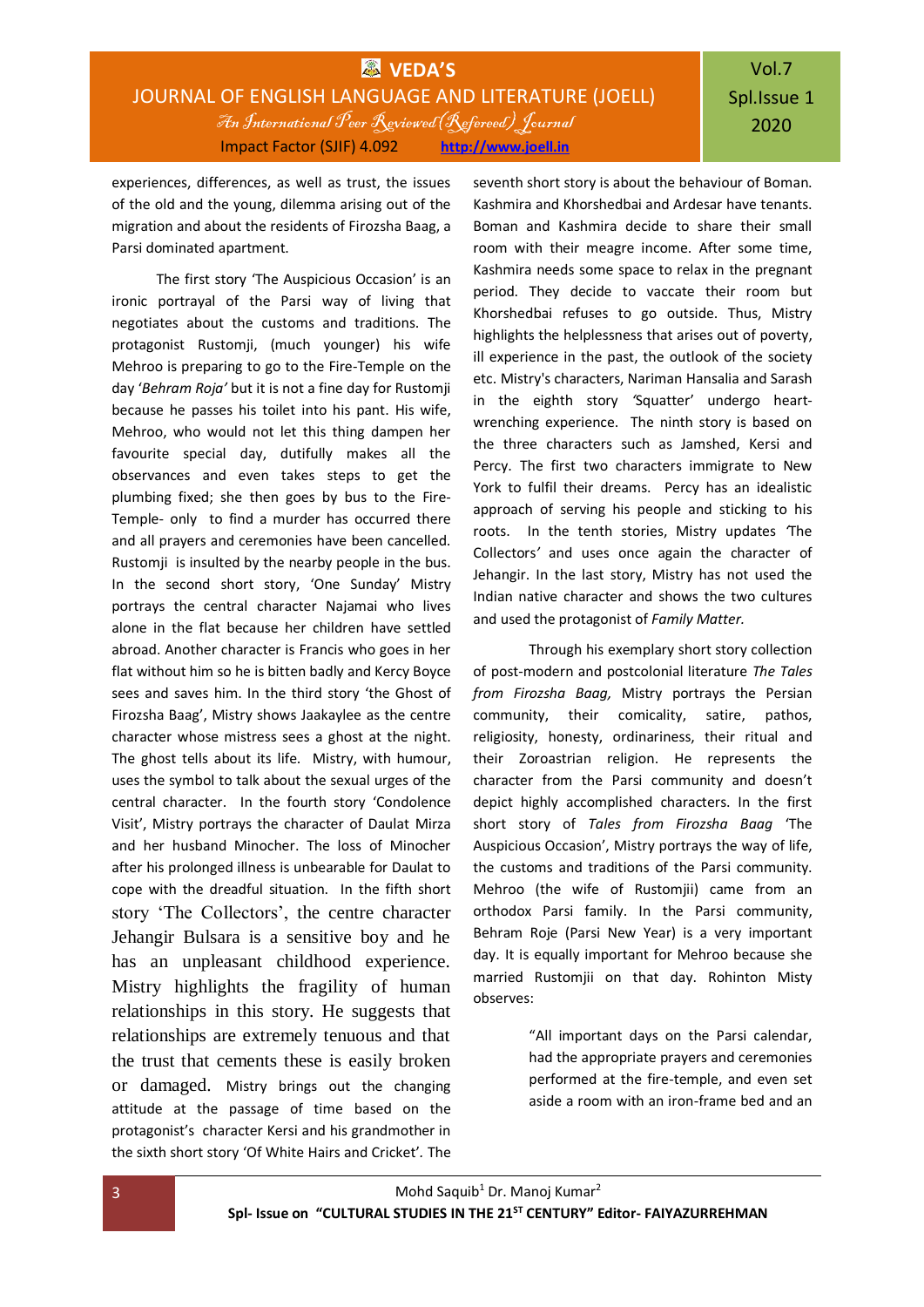iron stool for the women during their unclean time of the month"  $(3-4)$ .<sup>3</sup>

On this day, Mehroo Novjote ceremony is performed at seven years old. In the Persian community, Novjote is a ceremony, by a Parsi priest introducing a child into Zoroastrianism. Novjote is known as the name of *sedreh pushy* (name of ceremony) in Iran.

The story 'Of White Hair and Cricket' is from Mistry's short story collection *Tales from Firozsha Baag*. The protagonist, in 'Of White Hear and Cricket', is a Parsi boy of fourteen years old who lives with his parents, elder brother and maternal grandmother in an old flat in Firozsha Baag. He removes the white hair from his father's head and he always remains lost in his thought and imagination. And his father has lost his job because he does not seem young. In the short story, the hair is a symbol of insecurity for the Parsi community because the people of the Parsi community has no right after independence and cricket symbolizes untroubled past days during the British rule. It seems that the story is written in the style of stream of consciousness so it is not true but Mistry represents the middle-class Parsi community in this story.

'Squatter' is a short story in Mistry's short story collection *Tales from Firozsha Baag*. In it, the narrator introduces Vira, Dolly and Sarosh, at the beginning of the story. The protagonist Sarosh immigrates to Canada and before migration, he makes a promise to his family that he will become his identity entirely as a Canadian within tenth year and changes his name from Sarosh to Sidi, but can not succeed. Rohinton Mistry says---

> "This Sarosh began calling himself Sid after living in Toronto for a few months, but in our story he will be Sarosh and nothing but Sarosh, for that is his proper Parsi name." <sup>4</sup>

<sup>3</sup>Mistry, Rohinton.*Tale from Firozsha Baag*. London: Faber and Faber 1987. 4 Ibid.

Also in his fiction, the Parsi community is not untouched to migration. Mistry's writing about Indian Parsi community, while he lives in Canada and description of the Parsi community and his concerns with preservation of the ethnic identity of the Parsi community are highlighted in *Tales from Firozshah Baag* . In the words of V.LV.N Narander Kumar:

> "The Parsees are attempting to assert their ethnic identity in diverse ways. Parsee novel in English reflects this assertion of Parsi identity."<sup>5</sup>

*Such A Long Journey* is Mistry's debut novel published in 1991 which established him as a writer to look up to when the novel was shortlisted for the Booker Prize and won the Governor General's Award and the Commonwealth Writers Prize for the best book. The novel was set in 1971 during the time of the India-Pakistan war. Its protagonist is no controversial hero, Gustad Noble; an ordinary bank clerk who has normal dreams of a common man for a happy present and future. The faith of Gustad's family is closely bound up with that of the subcontinent during a time of crisis and turmoil. The illness of the clerk's daughter and his son's refusal to go to college, are many events that we are encouraged to read symptomatically in this novel. He shows the struggle of the protagonist and his wife (Dilnavaz), three children in crises and turmoil of life when his youngest daughter (Rosan) falls ill and eldest son (Sourabh) refuses to join Indian Institute of Technology. Gusted wants the success of his son but Sourabh says:

> "I am not sick and tired of IIT, IIT, IIT, all the time. I am not interested in it. I am not a jolly good fellow about it, and I am not going there----- The seed of Sohrab's trouble had germinated long ago, long before last might, when his parents discovered how easily thing came to their first-born, at home, in school at work or play. There seemed to be nothing Sohrab could not do, and do well. Whether it was arithmetic, or arts and

4 Mohd Saquib<sup>1</sup> Dr. Manoj Kumar<sup>2</sup>

**.** 

1

<sup>5</sup> Kumar, V.L.V.N.Narendra. *Parsee Novel*. Delhi: Prestige Book, 2002.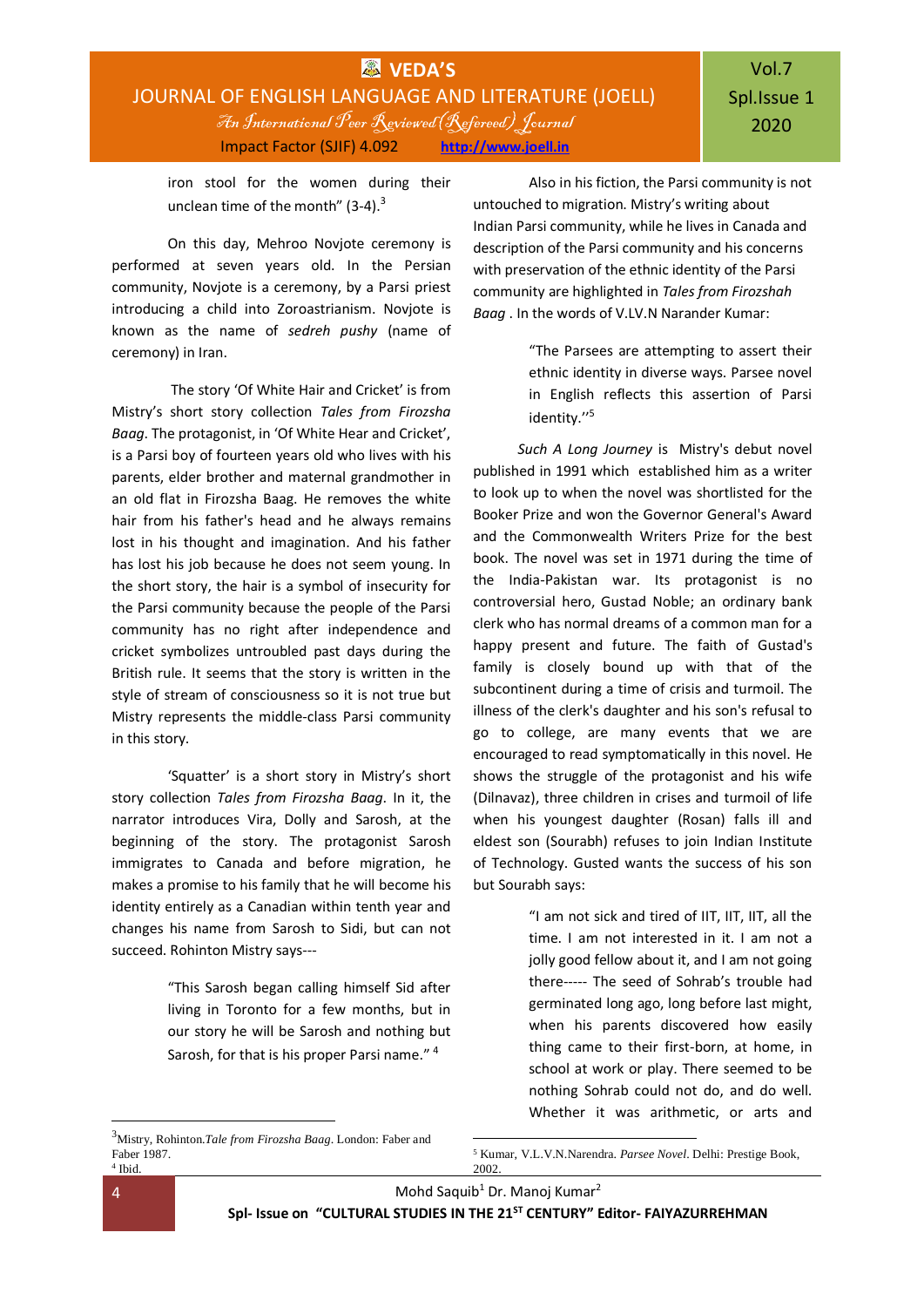## **WAS** VEDA'S JOURNAL OF ENGLISH LANGUAGE AND LITERATURE (JOELL) An International Peer Reviewed(Refereed) Journal Impact Factor (SJIF) 4.092 **[http://www.joell.in](http://www.joell.in/)**

crafts, or moral science, he bagged several prizes each year on prize Distribution Day … before long, Gustad and Dilnavaz were convinced their son was very special. <sup>6</sup>

Then, he receives a letter which is sent by an old friend Majar Billmoria to involve in the corruption of a large amount of money. Thus, Gustad's long journey starts too reflected on the personal and political aspects of his life. Rohinton Mistry uses the traditional food dishes including *dhansak with Kutchoomber, dhandar---paatyo and pumkin--- buryani.* Mistry attempts to show the stark realities of the Parsi community. Mistry gives importance to the social and political details of middle-class Parisian family.

> "His thick, groomed moustache was just as black and velvety. Tall and broad Shouldered, Gustad was the envy and admiration of friends and relatives whenever health or sickness was being discussed. For a man swimming the tidewater of his fifth decade of life, they said, he looked so solid."<sup>7</sup>

Mistry's second novel, *A Fine Balance* is a tragic-comedy of four chief characters Dina Dalat, Maneck Kahlah, Ishwas and Om who belong to different places of India but their hardships are the same. The novel gives hideous details of the immoral and unlawful Emergency imposed by the Prime Minister Mrs. Gandhi in 1975. The novel is one of the most memorable portraits of Post-independence India ever written. Mistry introduces to Dina Dalal in the prologue as a widow of Rustom, who dies on their third marriage anniversary. Nussawan forces on Dina to give up her studies and marries a rich suitor. Dina defies her brother and marries her own choice man Rustom Dalal who faces untimely death. Then she lives as a widow. Rustom advises her:

"Do you know how fortunate you are in our community? . . . For you it is possible to live a full life, get married again, and have children. Or do you prefer to live for ever on my charity?"<sup>8</sup>

Dina Dalal and her brother Nesswan represent the Parsi community and the marginalized presence of Parsi people in the Indian society. The novel was written with their point of view. Vibhuti Wadhawan remarks:

> "The Parsi by extension becomes a metaphor for the state of the marginal in the post-Independent India. As a shrinking community in Bombay, the novel becomes a running commentary on what it means to be a minority in modern India, with the definition of minority emblematized by the position of the Zoroastrian minority community." 9

Dina comes in to contact with some people of the Parsi community. The business meeting of Dina is with a Parsi bachelor. After this meeting, they become intimate lovers. Mistry highlights Zoroastrian belief, way of living and marriage sanctity of the Parsi community.

> "According to Zoroastrians, a true marriage is the sacred union of two souls, competing with each other in the ideal practice of selfabnegation. The marriage- ritual is also symbolic; fire which is present at the agreement- stage is taken as the witness to the union of the two souls."<sup>10</sup>

Mistry focuses on other Parsi people, their belief and culture of the Parsi community through Dina (as a widow). Dina is in touch with Zenobia, (her school friend) who has become successful as a hair stylist. Zenobia advises to visit the relatives and

1 8 Ibid

-

<sup>6</sup>Mistry, Rohinton.*Such a Long Journey*. London: Faber and Faber, 1991.

<sup>7</sup>Mistry, Rohinton.*Such a Long Journey*. London: Faber and Faber, 1991.

<sup>9</sup> Wadhawan, Vibhuti. Parsi Community and the Challenges of Modernity : A Reading of Rohinton Mistry's Fiction. New Delhi : Prestige Books, 2014. Print. <sup>10</sup>Mistry, Rohinton.*Such a Long Journey*. London: Faber and Faber, 1991.

<sup>5</sup> Mohd Saquib<sup>1</sup> Dr. Manoj Kumar<sup>2</sup>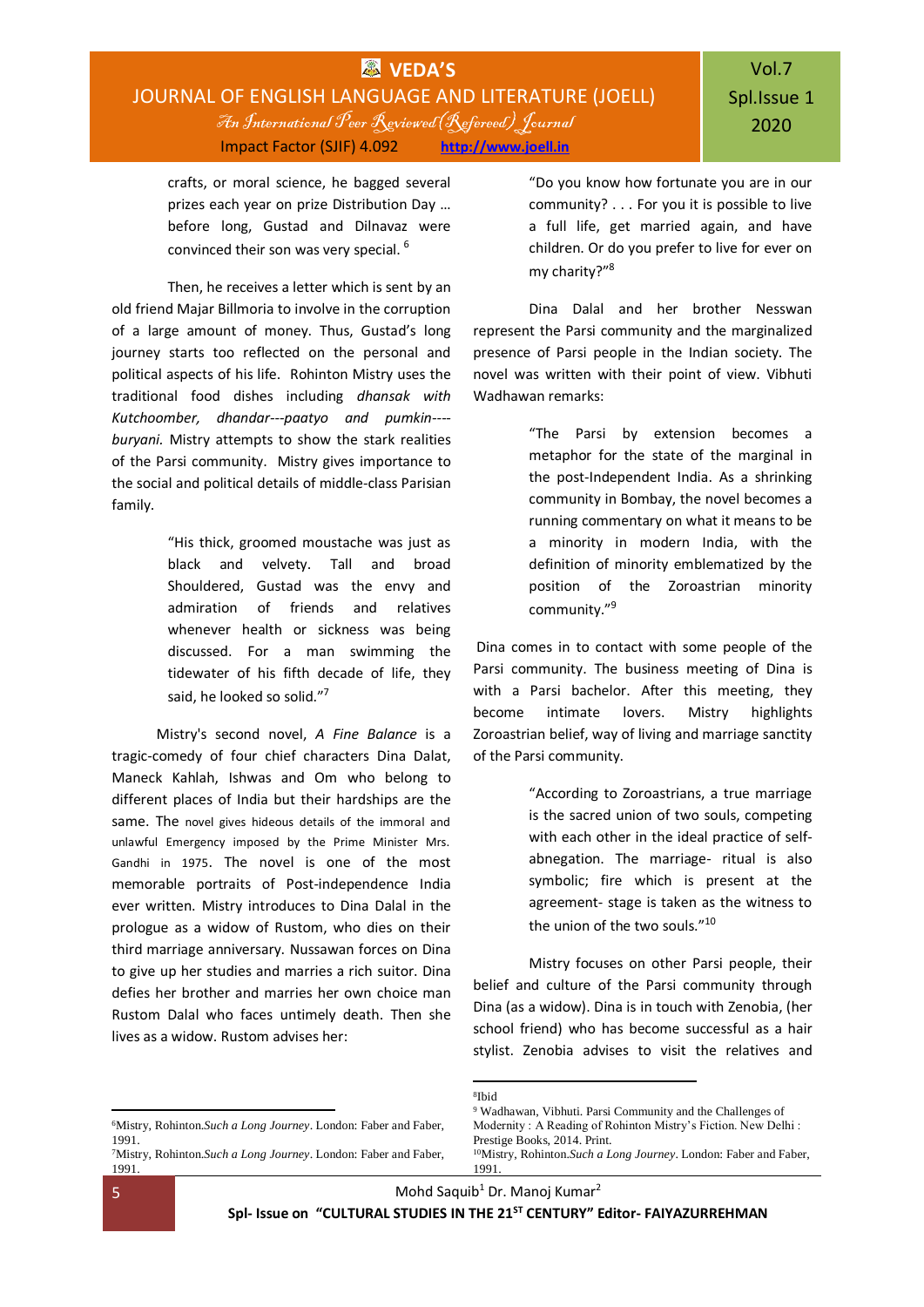## **VEDA'S** JOURNAL OF ENGLISH LANGUAGE AND LITERATURE (JOELL) An International Peer Reviewed(Refereed) Journal Impact Factor (SJIF) 4.092 **[http://www.joell.in](http://www.joell.in/)**

friends. This attempt is proved futile for people who are retaliated with her:

> "Madam, you have no consideration? What have we done to you that you want to bring misfortune within our four walls?"<sup>11</sup>

Dina courageously takes a decision to live an independent life away from his authoritarian brother and earns a living as a tailor. She provides shelter to three more needy people- Maneck, Om and Ishwar. Maneck is a young student who lives on a hill with his parents and they send him far away from the hill for higher technical studies. The character of Maneck and his father, Farockh embodies another important aspect of Zoroastrianism and the Parsi community as a feeling of brotherhood for all human beings. Narendra Kumar asserts:

> "The true Zoroastrian way of life consist in spreading happiness around. A Parsee should regard himself as part and parcel of nature, and as such, fulfil his obligation towards all creation. A true Parsee lives not for himself but for his family, society, and the country as a whole. Brotherhood of man is thus a cardinal doctrine of Zoroaster's message."<sup>12</sup>

Mistry's third novel *Family Matters* opens with the protagonist named Nariman Vakeel. The portrait of the Parsi community in Bombay/Mumbai and their residence is the centre point of the novel and is set in the 1990s.The focus is again on the Parsi culture, religion, rituals and costums in Bombay. The novel set during the 1990s, Parsi middle-class family with its examination and the difficulty is the acreage of Mistry's interest. Mistry returns to Mumbai, portrayals the Indian Parsi middle-class family and three generations of the life of seventy-nine year old Niraman Vakeel. In the beginning, Nariman focuses on the issue of family life, ethnic identity and nostalgia. About the novel, in the words of the interviewer John Bemrose"As far as I can tell, the novel started with the old man," the author says, referring to the ailing Nariman, the central character in *Family Matters*, whose care puts such a burden on his Bombay family. "The very first story I wrote for *Tales from Firozsha Baag* was told in an old man's, voice. I think I must have enjoyed doing that, and wanted to do it again."<sup>13</sup>

Nariman Vakeel is a widower, with disease of Parkinson and holds central stage. Nariman Vakeel lives with his step-children Coomy and Jal within his flat in Parsi Baag of Chateau Felicity. Coomy and Jalare are middle aged step children of Nariman. Mistry shows such an unusual family in his novel, where unmarried adult children continue to stay with their parents and also take the responsibility of their aged. Their step-sister Roxana was married to Yazad, and settled in her own house with her husband. The situation of Roxana's life totally changed the appearance of her father Nariman Vakeel. The step children, Coomy and Jal, of Nariman Vakeel try to dispose of once his health worsens and serves him as a nurse. In the present suffering situation, Nariman Vakeel generously forgives his step children.

> "Poor children, thought Nariman, it was difficult for them to disguise their eagerness. And he couldn't blame them. The blame lay with the ones thirty-six years ago, the marriage arrangers, the wilful manufacturers of misery." 14

The seventy-ninth birthday of Nariman is celebrated with Roxana and her husband and two sons, Murad and Jahangir. However, in the evening, Nariman troubles Coomy who starts talking about the past, accuses Nariman for all suffering. Roxana's sons question their parents on their return and readers know about the inter-religious marriage of Parsi community.

<sup>11</sup> Ibid

**.** 

6 Mohd Saquib<sup>1</sup> Dr. Manoj Kumar<sup>2</sup>

<sup>-</sup><sup>13</sup>Interview with John Bemrose.1989.

www.artworld.com/booksfilm/news/Rohinton-mistry.

<sup>14</sup>Mistry, Rohinton. Family Matters. London: Faber and Faber, 2002.

<sup>12</sup> V.L.V.N: Narendra Kumar, Parsee Novel, New Delhi prestige Books 2002 P.20.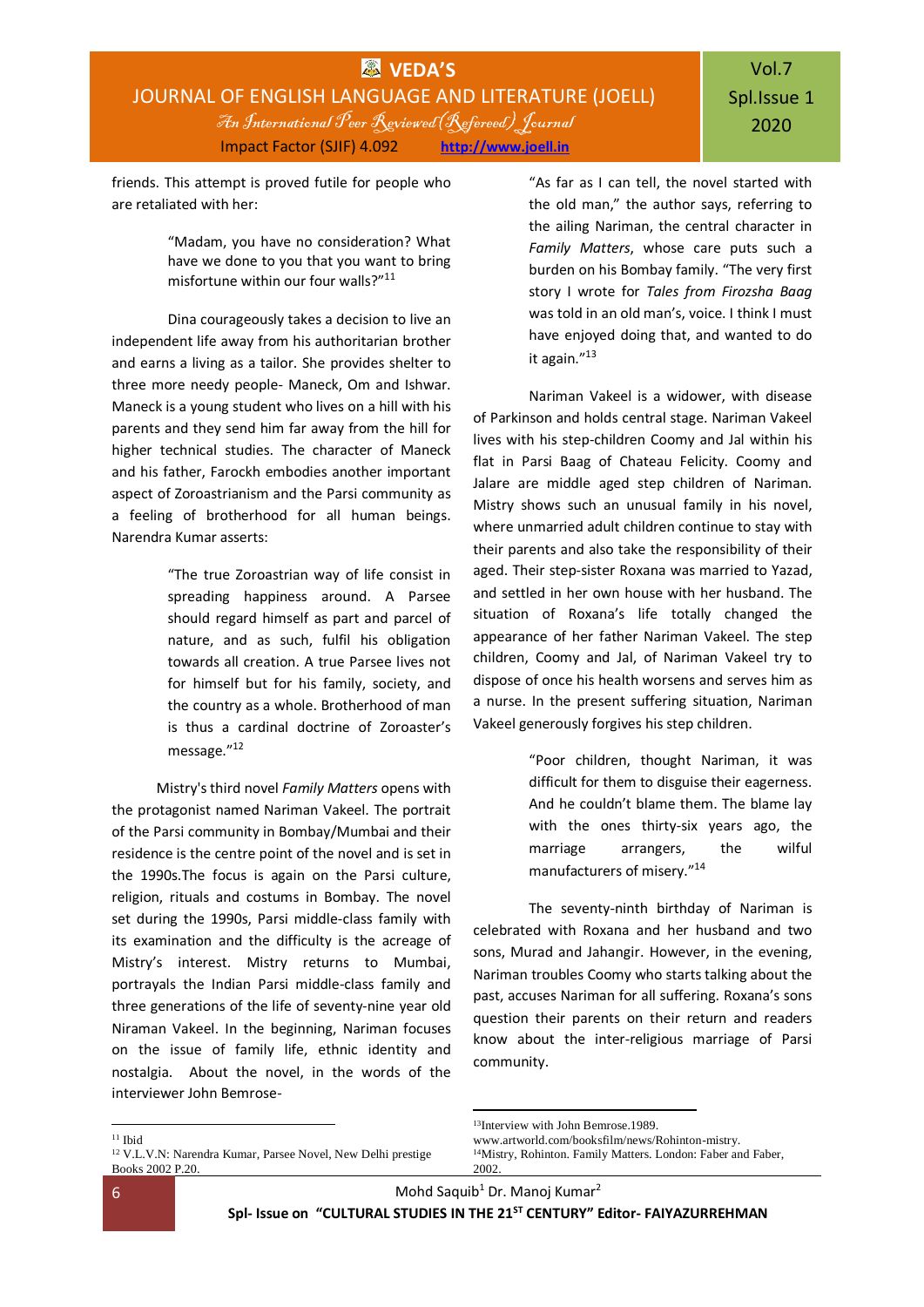## **WAS** VEDA'S JOURNAL OF ENGLISH LANGUAGE AND LITERATURE (JOELL) An International Peer Reviewed(Refereed) Journal Impact Factor (SJIF) 4.092 **[http://www.joell.in](http://www.joell.in/)**

"....Grandpa had wanted to marry Lucy, but couldn't because she was not a Parsi. So he married uncle and aunty's … He asked if there was a law against marrying someone who wasn't a Parsi. His father said yes, the low of bigotry..."<sup>15</sup>

Mistry's latest work of fiction is a novel with a short story, *The Scream* and sets in a Bombay apartment and is narrated by a man of a great age living in India in the same house with several generations of his family.

In the words of Ambika and Rajeshwari in the political turmoil that offset the Parsi Indian in Mistry's novel, there are many themes such as from polities to Parsi community life and economic inequality to the national event such as war rigorously examine the impact of historical forces and social events on small lives. They cover the Parsi community, their importance and their place in India. They also reveal that Parsis proved themselves as an example of the rich society of India. The next point is shown from the novel, *Such a Long Journey,* the trials and tribulations of the middle-class Parsi family in the year 1971 and not only this novel but also *A Fine Balance* which shows the middle class and the anonymous, faceless working class. In these novels, Rohinton Mistry portrays the miseries of the downtrodden people and awakens the people about many common problems of great political, religious, economic and literary activities in day to day life. He also unsupported the political unrest and gives better solutions to those social inequalities and evils through his works.

Matthew rightly observes about ethnic conflict and the fate of Parsis in India in Rohinton Mistry 's *Tales form Firozsha Baag.* Mistry details the present condition of the Parsis and their loss of social, economic and political significance in the postindependence period. He highlights their characters, dress, food habits, religious ceremonies and their socio-economic life. He shows his concern about tracing the reason for Parsi's withdrawal from the

mainstream Indian social, economic and political life as a response to the hostile attitude of the outside society in Bombay. Mistry discusses in his many stories the humiliation and violence suffered by the Parsis in Maharashtra as a result of the communal organization of political parties. Thus, Mistry narrates the untold story of Parsi suffering and ethnic violence which demand answers from the results of the land.

Pardhi has opinions about the aspects of social issues in Rohinton Mistry's fiction and says that Mistry uses Parsi culture, Parsi name, Parsi characters and Parsi language in his fiction. Pardhi analyses Mistry's *A Fine Balance* that the Hindu-Muslim conflict is taking unimaginable proportions. Above all, the researcher finds out that Mistry's implications are undoubtedly captivating and ethnically momentous. The political concerns that have changed the life-style of many and are very close to the mind and spirit of the people are his main thematic concerns and his fictions are closely connected to the social and political milieu. Mistry brings forth the issues that are extremely relevant in the day to day life of the common man and he feels a part of it. Thus, Mistry's fiction is a perfect blend of love, intrigues, begrudges, politics, friendship and lewdness. His fictions closely examine the social, political and economic problems of people, arising out of emergency, exploitation, social evils and wars.

### **CONCLUSION**

After analysing the data (secondary and primary) of the fiction of Rohinton Mistry, we find out that Rohinton Mistry is one of the most eminent Parsi authors in English literature. He presents his views on Parsi community and Parsi suffering for their identity in India through the Parsi culture, Parsi character, Parsi dress, Parsi rules, customs and ceremony, Parsi language etc to give the glimpse of Parsi (as a minority)in India. In his fiction *Tales from Firozsha Baag*, he uses the locations in Bombay. Every story tells the diverse aspects of Parsi community. Thus, his fiction *Such a Long Journey, A Fine Balance*, and *Family Matters* depict the real picture and conditions of Parsi community.